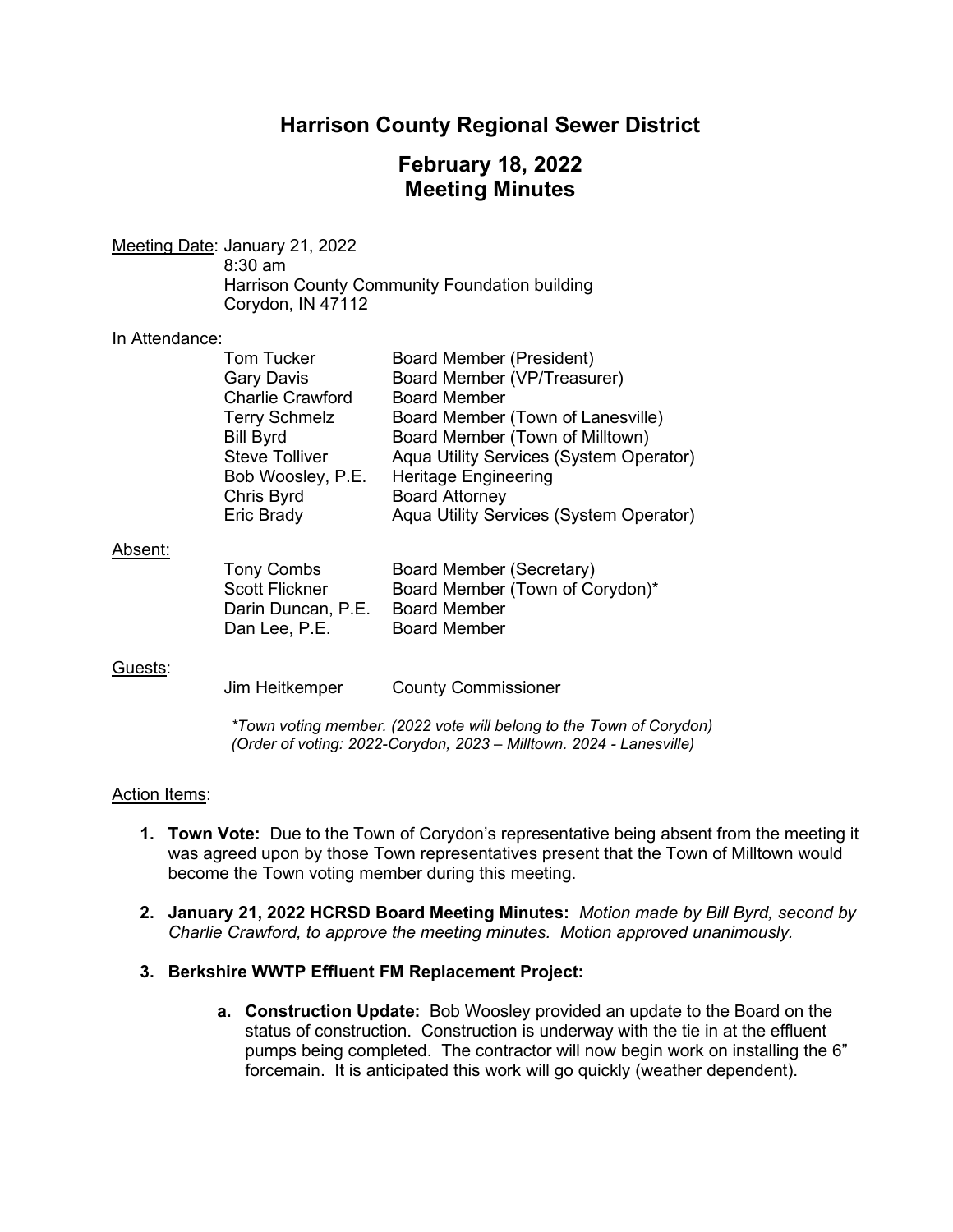**b. Pay Application No.** 1: Bob Woosley introduced Cornell Harbison Excavating's Pay Application No.1 in the amount of \$56,476.55. *A motion was made by Gary Davis, second by Charlie Crawford to approve the payment of Pay Application No. 1 contingent upon the District securing the \$250,000 grant funds from the County. Gary stated he would contact the County Auditor to determine the next steps on the District securing the funds. Motion passed unanimously.*

### **4. Berkshire WWTP:**

### **a. Expansion Project**

- **1) Funding is still an issue.** The District is still trying to secure grant funding for the project. Without grant funding the average user rates would exceed \$106 per month. The District does not intend to move forward with the project if no grant funding can be secured. The District would like secure sufficient grant dollars to keep the average user rate at no more than \$75 per month (current rates are nearly \$75 per month). To keep rates at this amount would require nearly 100% grant funding for the project.
- **2) Funding and Update Meeting with IFA and IDEM officials:** A meeting was held on February 3, 2022 with Indiana Finance Authority (IFA) and IDEM officials to discuss the next steps in moving forward with the project. SRF funding has been depleted for this fiscal year. IFA officials encouraged the District to wait until next fiscal year (July 2022) to submit for funding. Our rate consultant (Scott Miller with Bakertilly) suggested the District may stand a good chance of securing subsidized funding (i.e. grant instead of loan) from IFA due to the District's high user rates. IFA officials asked if the County intended to put forth any of their ARP dollars towards this project. The District informed IFA that they have asked County officials multiple times for these funds to be utilized but the County has not yet made a decision on how they plan to spend those dollars. If the District intends to apply for IFA funding for next fiscal year they must notify the IFA in writing of their intentions by May 1, 2022.
- **3) Design:** Design of the WWTP expansion continues to proceed. It is anticipated plans will be complete by the end of March and submitted to IDEM for approval.

### **b. Operations Report (January):**

**1) Report:** Eric Brady presented the January operations report. The WWTP met all permit requirements during the month of January. Eric made the Board aware that yesterday's rain event caused significant flooding at the WWTP. It was noted that while the plant did receive significant infiltration which caused the plant to flood, the level in the plant remained below the top of the tankage (prior to replacement of the effluent pumps the tanks would have likely overflowed) which indicates the new pumps have had a positive impact in better handling the increased flows due to infiltration. Eric stated his staff has also seen what seems to be an increase in the rate of infiltration coming from the mobile home park. They have experienced sediment and what appears to be pieces of pipe that have managed to find their way to the headworks of the WWTP. The Board requested that these events be documented with pictures in the future. *A motion was made by*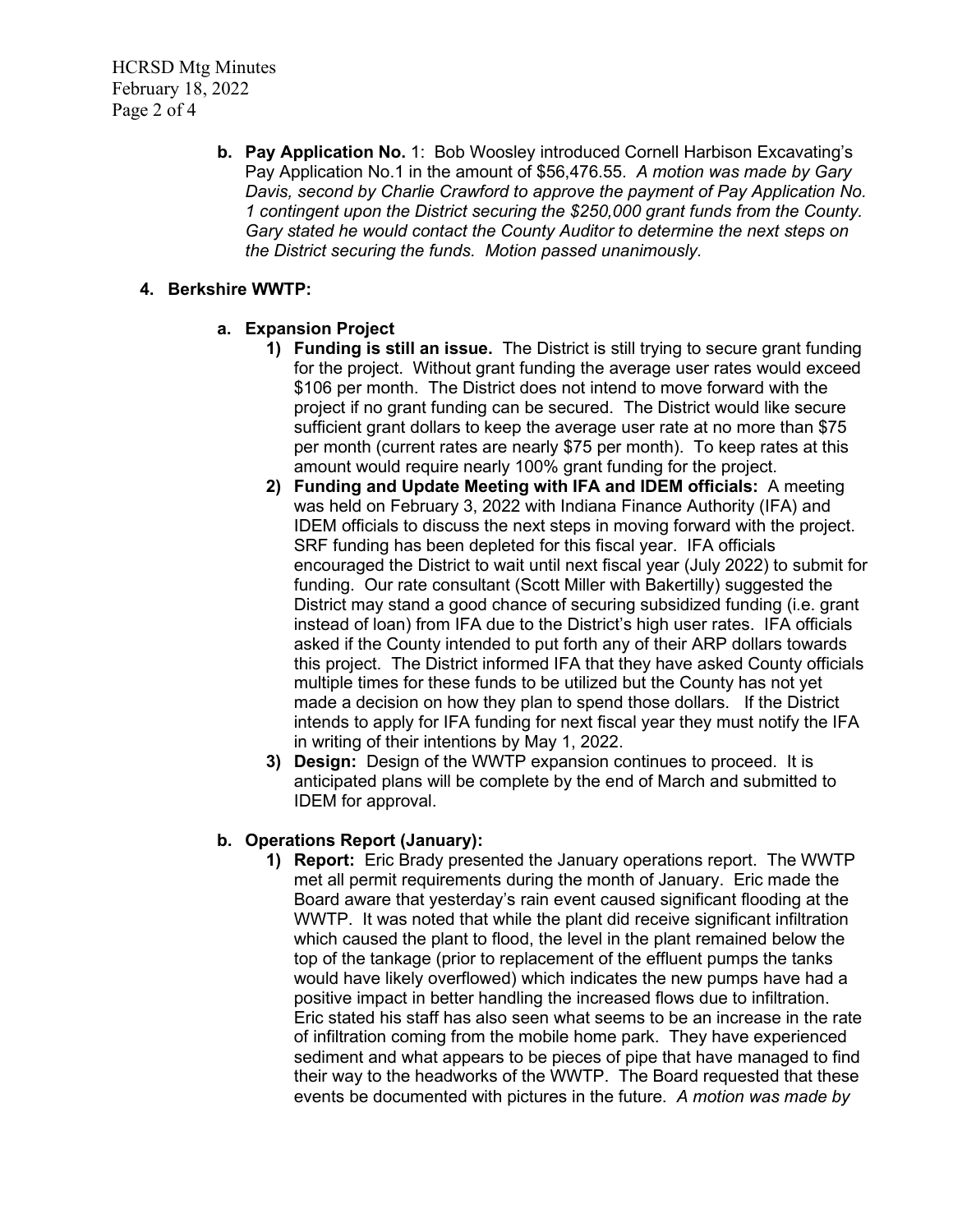HCRSD Mtg Minutes February 18, 2022 Page 3 of 4

> *Bill Byrd, second by Charlie Crawford, to accept the January operations report. Motion approved unanimously.*

- **2) WWTP Flow Meter Calibration:**Steve Tolliver reported the annual calibration of the flow meter has been completed.
- **3) Lift Station (Annual Maintenance):** Steve Tolliver advised the Board that annual maintenance of all lift stations will need to be performed before the end of the year. He wanted to make them aware he would like to have these completed in the fall and was simply providing them advance notice. He once again would like to utilize Straeffer Pumps to perform this work. The Board agreed and had took no issues with the request.
- **4) Lanesville Interchange Lift Station (Transducer):** Steve Tolliver informed the Board the damaged transducer has been repaired and the station is now back to normal operations.
- **5) WWTP Sludge:** Steve Tolliver informed the Board the waste sludge is now being sent to the Town of Georgetown's WWTP for processing (per the new agreement signed with the Town). Steve said he is working with the Town now on preparing an invoice that will be sent to the District for payment.
- **5. Berkshire Pointe Mobile Home Park (Rate Challenge):** Chris Byrd reported Indiana MHK has stated to him they were never provided written notice of the proposed rate changes. Steve Tolliver informed the Board notice of the proposed rate changes were mailed to all customers on their billing statement prior to the changes taking place. Steve will provide Chris a copy of the notice that was sent out.

### **6. Lanesville Interchange:**

**a. WWTP Capacity:** A meeting was held with Town officials on January 27<sup>th</sup> to discuss the need to begin efforts immediately on a plant expansion. Tom Tucker, Terry Schmelz, Herb Schneider (Town), Dave Derrick (Town's Engineer), and Bob Woosley attended the meeting. The Town will retain Dave Derrick to being preparation of a Preliminary Engineering Report (PER) for submittal to the Indiana Finance Authority (IFA). Approval of a PER is the first step in becoming eligible for IFA funding. It is anticipated the Town will request funding from the County as well as attempt to securing IFA funding via a State Revolving Fund (SRF) loan or subsidy. The District will commit capacity fees that have been collected at the Lanesville Interchange towards the expansion. The Town will also continue to work with Darrel Voelker's office (Harrison County EDC) in hopes of securing grant funds via a READI grant. A decision on which projects will be funding via the READI program have not yet been made. It anticipated decisions on READI funds will be made in the spring of this year.

## **7. Treasurers Report:**

- **a. Treasurers Report:** Gary Davis presented the Treasurer's Report. *Motion was made by Charlie Crawford, second by Bill Byrd, to approve the Treasurers Report. Motion approved unanimously.*
- **b.** *Motion made by Gary Davis, second by Bill Byrd, to pay the following claims. Motion approved unanimously.*